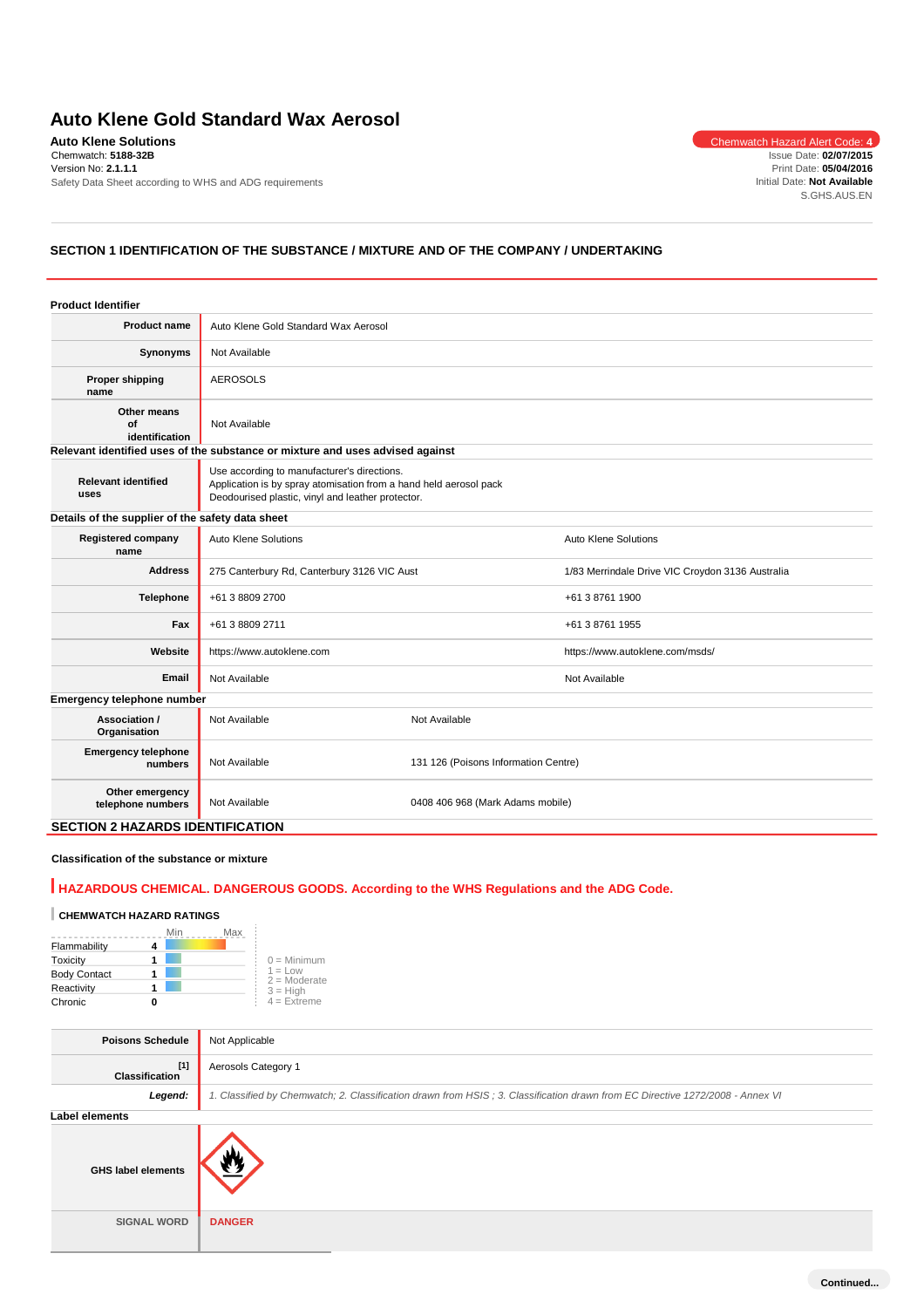# Version No: **2.1.1.1** Print Date: **05/04/2016**

# Chemwatch: **5188-32B** Page **2** of **11** Issue Date: **02/07/2015 Auto Klene Gold Standard Wax Aerosol**

**AUH044** Risk of explosion if heated under confinement

# **Hazard statement(s)**

| H <sub>222</sub>                             | <b>Extremely flammable</b>                                                   |
|----------------------------------------------|------------------------------------------------------------------------------|
|                                              |                                                                              |
|                                              | aerosol.                                                                     |
| <b>Precautionary statement(s) Prevention</b> |                                                                              |
| P210                                         | Keep away from heat/sparks/open flames/hot surfaces. - No smoking.           |
|                                              |                                                                              |
| P211                                         | Do not spray on an open flame or other ignition source.                      |
|                                              |                                                                              |
| P <sub>251</sub>                             | Pressurized container: Do not pierce or burn, even after use.                |
|                                              |                                                                              |
| Precautionary statement(s) Response          |                                                                              |
| Not Applicable                               |                                                                              |
|                                              |                                                                              |
| Precautionary statement(s) Storage           |                                                                              |
| P410+P412                                    | Protect from sunlight. Do not expose to temperatures exceeding 50 °C/122 °F. |
|                                              |                                                                              |

**Precautionary statement(s) Disposal**

Not Applicable

### **SECTION 3 COMPOSITION / INFORMATION ON INGREDIENTS**

### **Substances**

See section below for composition of Mixtures

### **Mixtures**

| <b>CAS No</b> | %[weight] | Name                               |
|---------------|-----------|------------------------------------|
| Not Available | 25-50     | Proprietary blend of wax emulsions |
| Not Available | < 10%     | Non-Ionic Surfactant package       |
|               | $< 5\%$   | Perfume deodorant                  |
|               |           |                                    |
| 7732-18-5     | balance   | water                              |
|               |           |                                    |

# **SECTION 4 FIRST AID MEASURES**

| Description of first aid measures |                                                                                                                                                                                                                                                                                                                                                                                                                                                                                                                            |
|-----------------------------------|----------------------------------------------------------------------------------------------------------------------------------------------------------------------------------------------------------------------------------------------------------------------------------------------------------------------------------------------------------------------------------------------------------------------------------------------------------------------------------------------------------------------------|
| <b>Eye Contact</b>                | If aerosols come in contact with the eyes:<br>Immediately hold the eyelids apart and flush the eye with fresh running water.<br>Ensure complete irrigation of the eye by keeping eyelids apart and away from eye and moving the eyelids by occasionally lifting the upper and<br>lower lids. ▶ Seek medical attention without delay; if pain persists or recurs seek medical attention.<br>Removal of contact lenses after an eye injury should only be undertaken by skilled personnel.                                   |
| <b>Skin Contact</b>               | If solids or aerosol mists are deposited upon the skin:<br>Flush skin and hair with running water (and soap if available).<br>Remove any adhering solids with industrial skin cleansing cream.<br>DO NOT use solvents.<br>Seek medical attention in the event of irritation.                                                                                                                                                                                                                                               |
| <b>Inhalation</b>                 | If aerosols, fumes or combustion products are inhaled:<br>Remove to fresh air.<br>Lay patient down. Keep warm and rested.<br>Frostheses such as false teeth, which may block airway, should be removed, where possible, prior to initiating first aid procedures.<br>If breathing is shallow or has stopped, ensure clear airway and apply resuscitation, preferably with a demand valve resuscitator, bag-valve<br>mask device, or pocket mask as trained. Perform CPR if necessary.<br>Transport to hospital, or doctor. |
| Ingestion                         | Not considered a normal route of entry.                                                                                                                                                                                                                                                                                                                                                                                                                                                                                    |

**Indication of any immediate medical attention and special treatment needed**

Treat symptomatically.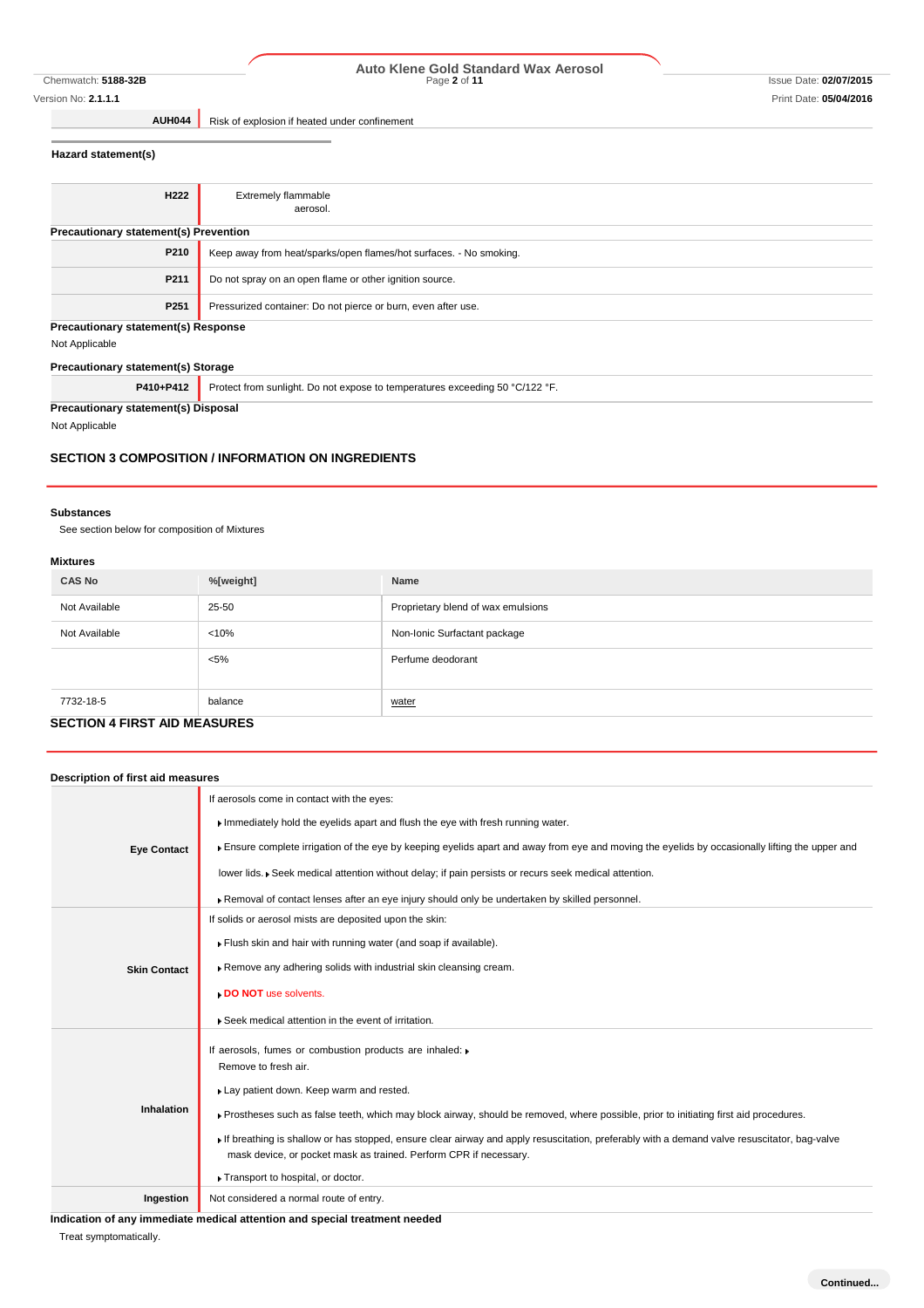# **SECTION 5 FIREFIGHTING MEASURES**

# **Extinguishing media**

**SMALL FIRE:**

Water spray, dry chemical or CO2 **LARGE FIRE:**

Water spray or fog.

#### **Special hazards arising from the substrate or mixture** ٦

| <b>Fire Incompatibility</b>    | Avoid contamination with oxidising agents i.e. nitrates, oxidising acids, chlorine bleaches, pool chlorine etc. as ignition may result                                                                                                                                                                                                                                                                                                                                                                                                                                         |  |  |
|--------------------------------|--------------------------------------------------------------------------------------------------------------------------------------------------------------------------------------------------------------------------------------------------------------------------------------------------------------------------------------------------------------------------------------------------------------------------------------------------------------------------------------------------------------------------------------------------------------------------------|--|--|
| <b>Advice for firefighters</b> |                                                                                                                                                                                                                                                                                                                                                                                                                                                                                                                                                                                |  |  |
| <b>Fire Fighting</b>           | Alert Fire Brigade and tell them location and nature of hazard.<br>May be violently or explosively reactive.<br>▶ Wear breathing apparatus plus protective gloves.<br>▶ Prevent, by any means available, spillage from entering drains or water course.<br>If safe, switch off electrical equipment until vapour fire hazard removed.<br>► Use water delivered as a fine spray to control fire and cool adjacent area.<br>► DO NOT approach containers suspected to be hot.                                                                                                    |  |  |
| <b>Fire/Explosion Hazard</b>   | Liquid and vapour are highly flammable.<br>Severe fire hazard when exposed to heat or flame.<br>Vapour forms an explosive mixture with air.<br>Severe explosion hazard, in the form of vapour, when exposed to flame or spark.<br>▶ Vapour may travel a considerable distance to source of ignition.<br>Heating may cause expansion or decomposition with violent container rupture.<br>Aerosol cans may explode on exposure to naked flames.<br>Combustion products includearbon monoxide (CO)arbon dioxide (CO2) ther pyrolysis products typical of burning organic material |  |  |

# **SECTION 6 ACCIDENTAL RELEASE MEASURES**

### **Personal precautions, protective equipment and emergency procedures**

| <b>Minor Spills</b> | Clean up all spills immediately.<br>Avoid breathing vapours and contact with skin and eyes.<br>» Wear protective clothing, impervious gloves and safety<br>glasses. • Shut off all possible sources of ignition and<br>increase ventilation. Wipe up.<br>If safe, damaged cans should be placed in a container outdoors, away from all ignition sources, until pressure has dissipated.<br>Undamaged cans should be gathered and stowed safely. |
|---------------------|-------------------------------------------------------------------------------------------------------------------------------------------------------------------------------------------------------------------------------------------------------------------------------------------------------------------------------------------------------------------------------------------------------------------------------------------------|
| <b>Major Spills</b> | Clear area of personnel and move upwind.<br>Alert Fire Brigade and tell them location and nature of hazard.<br>May be violently or explosively reactive.<br>. Wear breathing apparatus plus protective gloves.<br>Prevent, by any means available, spillage from entering drains or water<br>courses Mo smoking, naked lights or ignition sources. Morease<br>ventilation.<br>Stop leak if safe to do so.                                       |
|                     | Personal Protective Equipment advice is contained in Section 8 of the SDS.                                                                                                                                                                                                                                                                                                                                                                      |

# **SECTION 7 HANDLING AND STORAGE**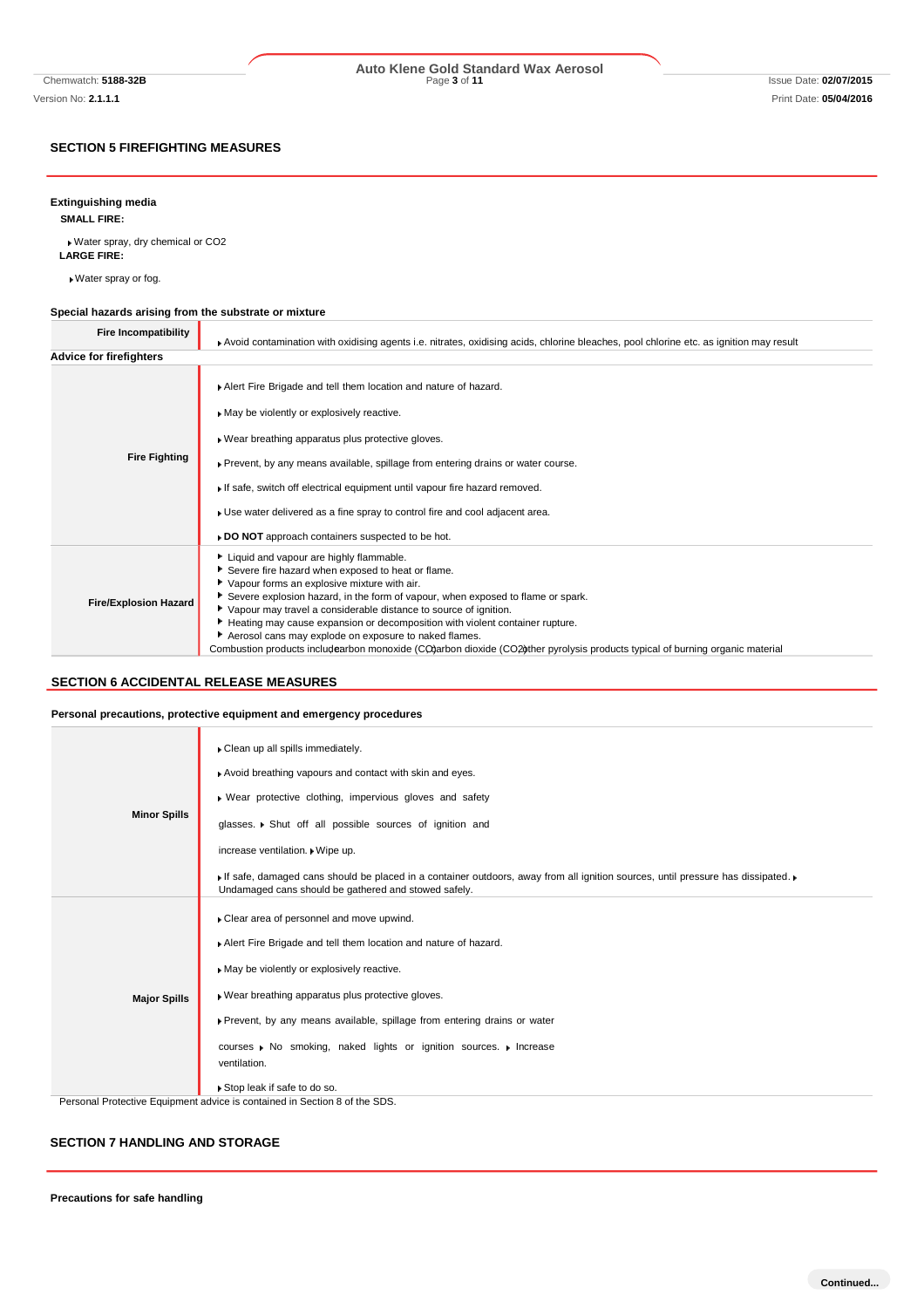# Chemwatch: **5188-32B** Page **4** of **11** Issue Date: **02/07/2015 Auto Klene Gold Standard Wax Aerosol**

# **Safe handling** Avoid all personal contact, including inhalation. Wear protective clothing when risk of exposure occurs. Use in a well-ventilated area. Prevent concentration in hollows and sumps. **DO NOT** enter confined spaces until atmosphere has been checked. Avoid smoking, naked lights or ignition sources. Avoid contact with incompatible materials. **Other information** Keep dry to avoid corrosion of cans. Corrosion may result in container perforation and internal pressure may eject contents of can Store in original containers in approved flammable liquid storage area. **DO NOT** store in pits, depressions, basements or areas where vapours may be trapped.  $\blacktriangleright$  No smoking, naked lights, heat or ignition sources. Keep containers securely sealed. Contents under pressure. Store away from incompatible materials.

Store in a cool, dry, well ventilated area.

**Continued...**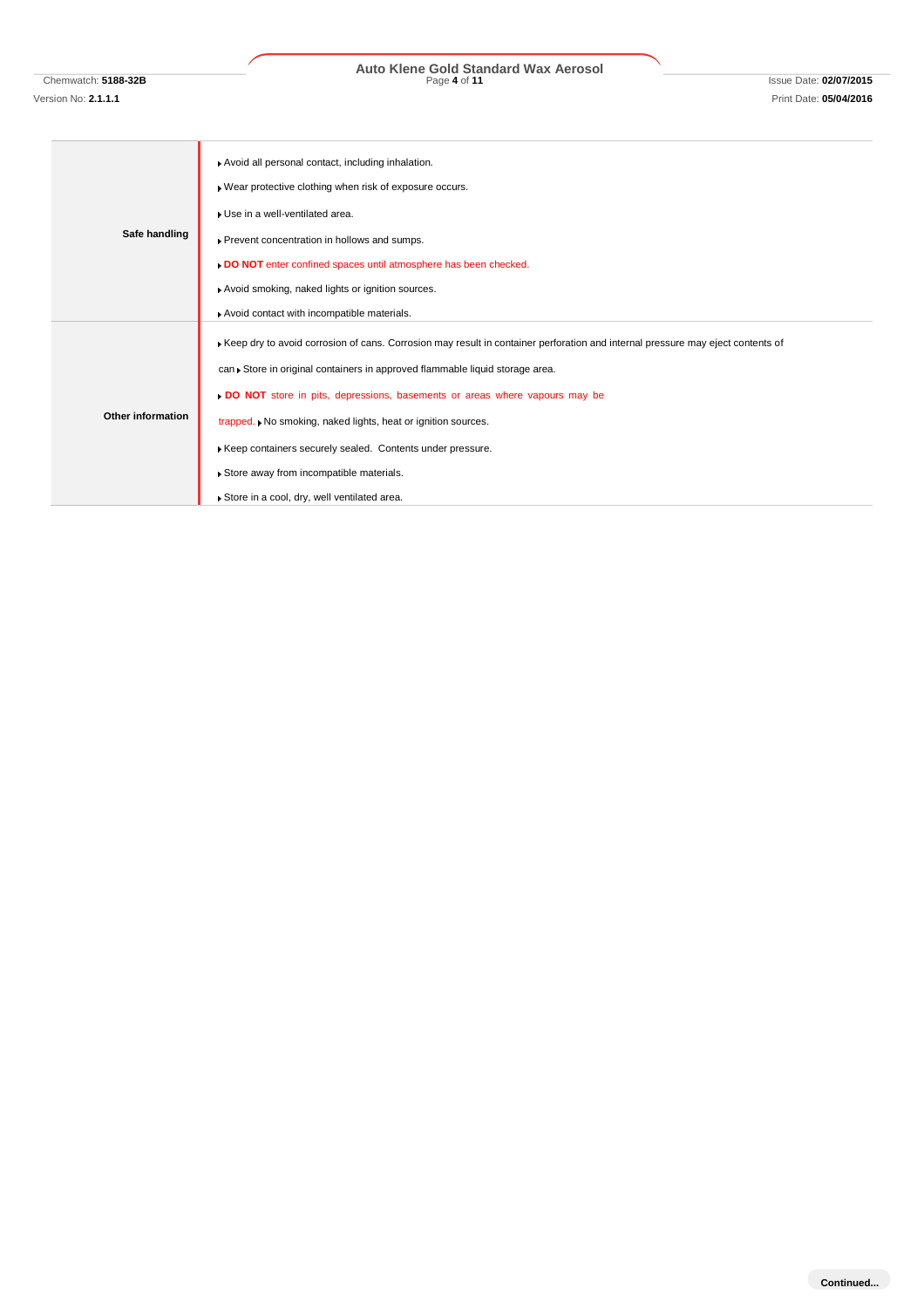# Chemwatch: **5188-32B** Page **5** of **11** Issue Date: **02/07/2015 Auto Klene Gold Standard Wax Aerosol**

# **Conditions for safe storage, including any incompatibilities**

| Suitable container         | Aerosol dispenser.<br>Check that containers are clearly labelled. |
|----------------------------|-------------------------------------------------------------------|
| Storage<br>incompatibility | Avoid reaction with oxidising agents                              |
|                            | <b>SECTION 8 EXPOSURE CONTROLS / PERSONAL PROTECTION</b>          |

# **Control parameters**

| Control parameters                         |                                                                                                                                                                                                                                                                                                                                                                                                                                                                                                                                                                                                |               |                     |               |
|--------------------------------------------|------------------------------------------------------------------------------------------------------------------------------------------------------------------------------------------------------------------------------------------------------------------------------------------------------------------------------------------------------------------------------------------------------------------------------------------------------------------------------------------------------------------------------------------------------------------------------------------------|---------------|---------------------|---------------|
| <b>OCCUPATIONAL EXPOSURE LIMITS (OEL)</b>  |                                                                                                                                                                                                                                                                                                                                                                                                                                                                                                                                                                                                |               |                     |               |
| <b>INGREDIENT DATA</b>                     |                                                                                                                                                                                                                                                                                                                                                                                                                                                                                                                                                                                                |               |                     |               |
| Not Available                              |                                                                                                                                                                                                                                                                                                                                                                                                                                                                                                                                                                                                |               |                     |               |
| <b>EMERGENCY LIMITS</b>                    |                                                                                                                                                                                                                                                                                                                                                                                                                                                                                                                                                                                                |               |                     |               |
| Ingredient                                 | <b>Material name</b>                                                                                                                                                                                                                                                                                                                                                                                                                                                                                                                                                                           | TEEL-1        | TEEL-2              | TEEL-3        |
| Auto Klene Gold Standard<br>Wax<br>Aerosol | Not Available                                                                                                                                                                                                                                                                                                                                                                                                                                                                                                                                                                                  | Not Available | Not Available       | Not Available |
| Ingredient                                 | <b>Original IDLH</b>                                                                                                                                                                                                                                                                                                                                                                                                                                                                                                                                                                           |               | <b>Revised IDLH</b> |               |
| Proprietary blend of Wax<br>emulsions      | Not Available                                                                                                                                                                                                                                                                                                                                                                                                                                                                                                                                                                                  |               | Not Available       |               |
| Non-Ionic Surfactant<br>package            | Not Available                                                                                                                                                                                                                                                                                                                                                                                                                                                                                                                                                                                  |               | Not Available       |               |
| water                                      | Not Available                                                                                                                                                                                                                                                                                                                                                                                                                                                                                                                                                                                  |               | Not Available       |               |
| Exposure controls                          |                                                                                                                                                                                                                                                                                                                                                                                                                                                                                                                                                                                                |               |                     |               |
|                                            | Process controls which involve changing the way a job activity or process is done to reduce the risk.<br>Enclosure and/or isolation of emission source which keeps a selected hazard "physically" away from the worker and ventilation that strategically<br>"adds" and "removes" air in the work environment. Ventilation can remove or dilute an air contaminant if designed properly. The design of a<br>ventilation system must match the particular process and chemical or contaminant in use.<br>Employers may need to use multiple types of controls to prevent employee overexposure. |               |                     |               |
| <b>Personal protection</b>                 |                                                                                                                                                                                                                                                                                                                                                                                                                                                                                                                                                                                                |               |                     |               |
| Eye and face<br>protection                 | No special equipment for minor exposure i.e. when handling small quantities.<br><b>OTHERWISE:</b> For potentially moderate or heavy exposures:<br>Safety glasses with side shields.<br>▶ NOTE: Contact lenses pose a special hazard; soft lenses may absorb irritants and ALL lenses concentrate them.                                                                                                                                                                                                                                                                                         |               |                     |               |
| <b>Skin protection</b>                     | See Hand protection below                                                                                                                                                                                                                                                                                                                                                                                                                                                                                                                                                                      |               |                     |               |
|                                            |                                                                                                                                                                                                                                                                                                                                                                                                                                                                                                                                                                                                |               |                     |               |
|                                            | . No special equipment needed when handling small quantities.<br>OTHERWISE:                                                                                                                                                                                                                                                                                                                                                                                                                                                                                                                    |               |                     |               |
| Hands/feet protection                      | For potentially moderate exposures:                                                                                                                                                                                                                                                                                                                                                                                                                                                                                                                                                            |               |                     |               |
|                                            | . Wear general protective gloves, eg. light weight rubber gloves.                                                                                                                                                                                                                                                                                                                                                                                                                                                                                                                              |               |                     |               |
|                                            | For potentially heavy exposures:                                                                                                                                                                                                                                                                                                                                                                                                                                                                                                                                                               |               |                     |               |
|                                            | . Wear chemical protective gloves, eg. PVC. and safety footwear.                                                                                                                                                                                                                                                                                                                                                                                                                                                                                                                               |               |                     |               |
| <b>Body protection</b>                     | See Other protection below                                                                                                                                                                                                                                                                                                                                                                                                                                                                                                                                                                     |               |                     |               |
|                                            | No special equipment needed when handling small quantities.<br><b>OTHERWISE:</b>                                                                                                                                                                                                                                                                                                                                                                                                                                                                                                               |               |                     |               |
|                                            | ▶ Overalls.                                                                                                                                                                                                                                                                                                                                                                                                                                                                                                                                                                                    |               |                     |               |
| Other protection                           | ▶ Skin cleansing cream.                                                                                                                                                                                                                                                                                                                                                                                                                                                                                                                                                                        |               |                     |               |
|                                            |                                                                                                                                                                                                                                                                                                                                                                                                                                                                                                                                                                                                |               |                     |               |
|                                            | ▶ Eyewash unit.                                                                                                                                                                                                                                                                                                                                                                                                                                                                                                                                                                                |               |                     |               |
|                                            | » Do not spray on hot surfaces.                                                                                                                                                                                                                                                                                                                                                                                                                                                                                                                                                                |               |                     |               |
|                                            |                                                                                                                                                                                                                                                                                                                                                                                                                                                                                                                                                                                                |               |                     |               |
| Appropriate engineering<br>controls        | Engineering controls are used to remove a hazard or place a barrier between the worker and the hazard. Well-designed engineering controls<br>can be highly effective in protecting workers and will typically be independent of worker interactions to provide this high level of protection. The<br>basic types of engineering controls are:                                                                                                                                                                                                                                                  |               |                     |               |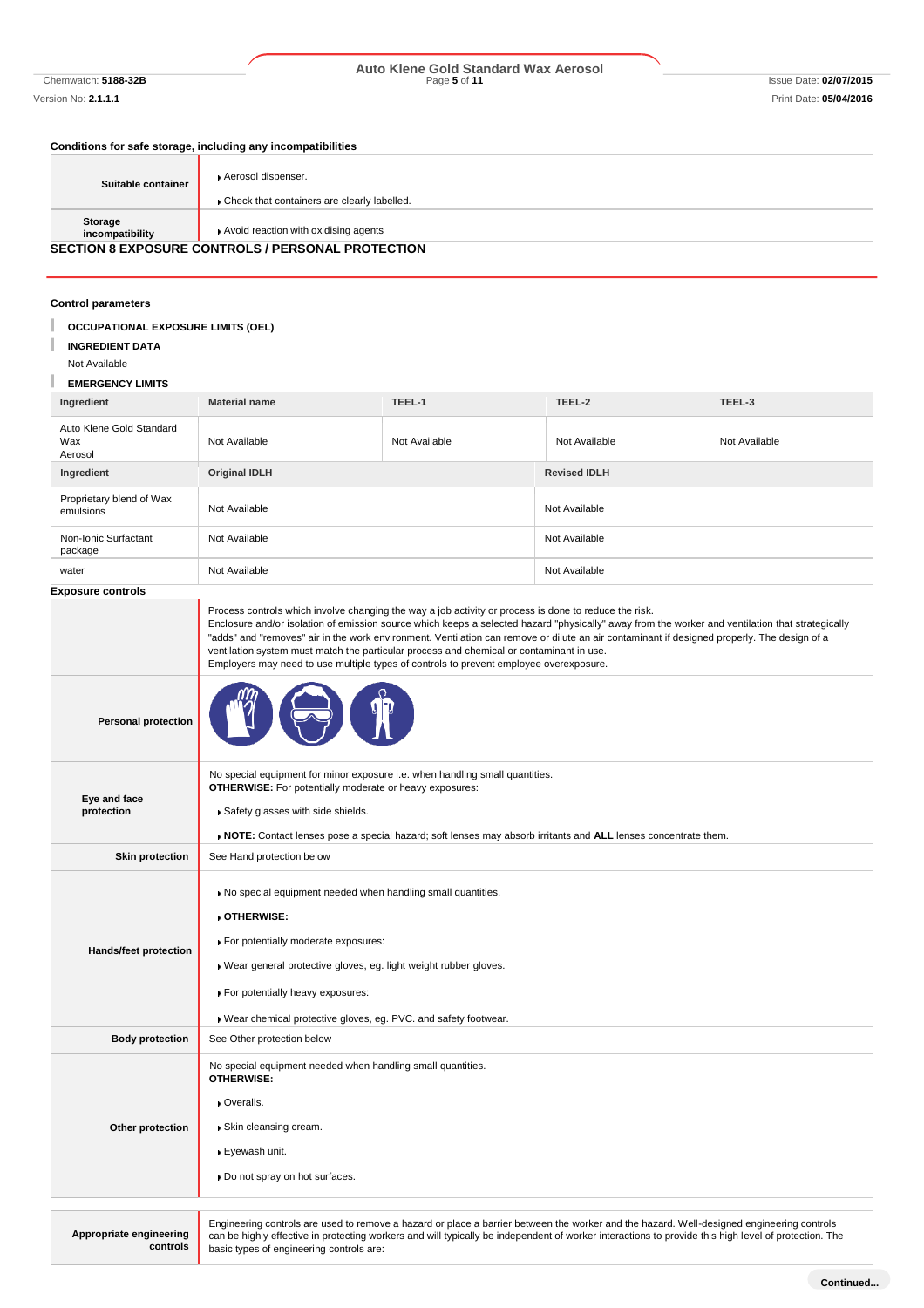# Chemwatch: **5188-32B** Page **6** of **11** Issue Date: **02/07/2015 Auto Klene Gold Standard Wax Aerosol**

The clothing worn by process operators insulated from earth may develop static charges far higher (up to 100 times) than the minimum ignition energies for various flammable gas-air mixtures. This holds true for a wide range of clothing materials including cotton.

Avoid dangerous levels of charge by ensuring a low resistivity of the surface material worn outermost. BRETHERICK: Handbook of Reactive Chemical Hazards.

**Thermal hazards** Not Available

#### **Recommended material(s)**

#### **GLOVE SELECTION INDEX**

Glove selection is based on a modified presentation of the:

*"***Forsberg Clothing Performance Index".**

The effect(s) of the following substance(s) are taken into account in the *computer-generated* selection: Auto Klene Gold Standard Wax Aerosol

| <b>Material</b>                                        | CPI |
|--------------------------------------------------------|-----|
| <b>BUTYL</b>                                           | A   |
| <b>NEOPRENE</b>                                        | A   |
| <b>VITON</b>                                           | A   |
| NATURAL RUBBER                                         | C   |
| <b>PVA</b><br>$*$ CDL, Chamientals Daufaussanna Indian | C   |

\* CPI - Chemwatch Performance Index

A: Best Selection

B: Satisfactory; may degrade after 4 hours continuous immersion

C: Poor to Dangerous Choice for other than short term immersion

**NOTE**: As a series of factors will influence the actual performance of the glove, a final selection must be based on detailed observation. -

\* Where the glove is to be used on a short term, casual or infrequent basis, factors such as "feel" or convenience (e.g. disposability), may dictate a choice of gloves which might otherwise beunsuitable following long-term or frequent use. A qualified practitioner should be consulted.

### **SECTION 9 PHYSICAL AND CHEMICAL PROPERTIES**

### **Information on basic physical and chemical properties**

| Appearance                                                    | Misty clear spray with a characteristic odour. |                                               |                |
|---------------------------------------------------------------|------------------------------------------------|-----------------------------------------------|----------------|
| <b>Physical state</b>                                         | Liquid                                         | <b>Relative density (Water =</b><br>1)        | 0.6            |
| Odour                                                         | Not Available                                  | Partition coefficient n-<br>octanol / water   | Not Available  |
| <b>Odour threshold</b>                                        | Not Available                                  | Auto-ignition<br>temperature<br>$(^{\circ}C)$ | Not Available  |
| pH (as supplied)                                              | $-7$                                           | Decomposition<br>temperature                  | Not Available  |
| point<br><b>Melting</b><br>$\prime$<br>freezing<br>point (°C) | $\sim\!0$                                      | <b>Viscosity (cSt)</b>                        | Not Available  |
| Initial boiling point and<br>boiling range (°C)               | ~100                                           | Molecular weight<br>(g/mol)                   | Not Applicable |
| Flash point (°C)                                              | Not Available                                  | <b>Taste</b>                                  | Not Available  |
| <b>Evaporation rate</b>                                       | as for water                                   | <b>Explosive</b><br>properties                | Not Available  |
| Flammability                                                  | Not Available                                  | Oxidising<br>properties                       | Not Available  |
| <b>Upper Explosive Limit</b><br>(%)                           | Not Available                                  | <b>Surface Tension (dyn/cm</b><br>or mN/m)    | Not Available  |
| <b>Lower Explosive Limit</b><br>(%)                           | Not Available                                  | <b>Volatile Component (%vol)</b>              | Not Available  |
| Vapour pressure<br>(kPa)                                      | Not Available                                  | Gas group                                     | Not Available  |
| Solubility in water<br>(g/L)                                  | Miscible                                       | pH as a solution<br>(1%)                      | Not Available  |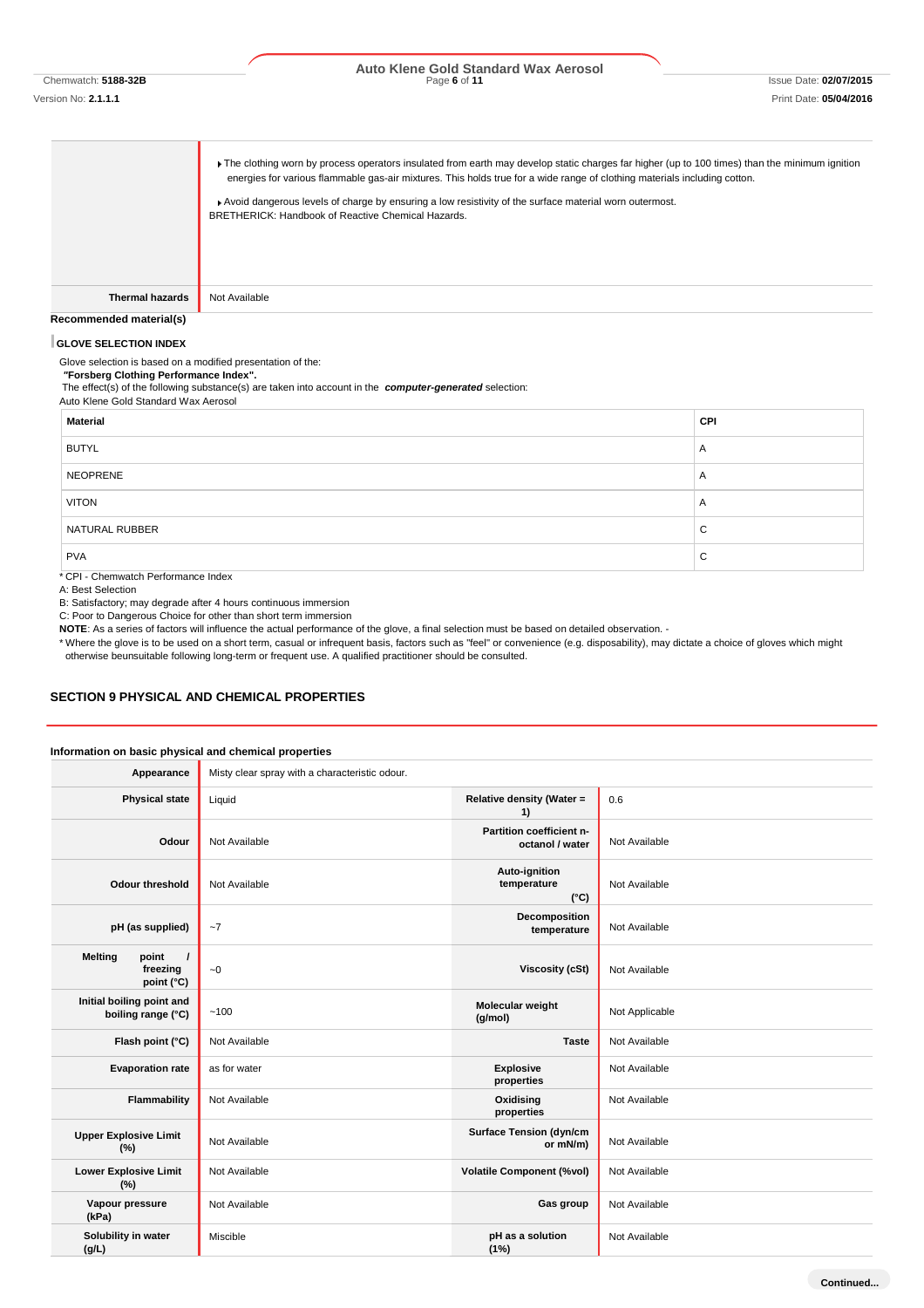# Chemwatch: **5188-32B** Page **7** of **11** Issue Date: **02/07/2015 Auto Klene Gold Standard Wax Aerosol**

Version No: **2.1.1.1** Print Date: **05/04/2016**

Not Available **VOC g/L** Not Available

**1) SECTION 10 STABILITY AND REACTIVITY**

**Vapour density (Air =** 

| Reactivity                                  | See section 7                                                                                                                  |  |
|---------------------------------------------|--------------------------------------------------------------------------------------------------------------------------------|--|
| <b>Chemical stability</b>                   | Elevated temperatures.<br>Presence of open flame.<br>Product is considered stable.<br>Hazardous polymerisation will not occur. |  |
| Possibility of hazardous<br>reactions       | See section 7                                                                                                                  |  |
| <b>Conditions to</b><br>avoid               | See section 7                                                                                                                  |  |
| Incompatible<br>materials                   | See section 7                                                                                                                  |  |
| Hazardous decomposition<br>products         | See section 5                                                                                                                  |  |
| <b>SECTION 11 TOXICOLOGICAL INFORMATION</b> |                                                                                                                                |  |

| Information on toxicological effects                     |                                                                                                                                                                                                                                     |                                                                                                                                                         |  |
|----------------------------------------------------------|-------------------------------------------------------------------------------------------------------------------------------------------------------------------------------------------------------------------------------------|---------------------------------------------------------------------------------------------------------------------------------------------------------|--|
| Inhaled                                                  | further lung damage.<br>The vapour is discomforting<br>WARNING: Intentional misuse by concentrating/inhaling contents may be lethal.<br>Spray mist may produce discomfort                                                           | There is some evidence to suggest that the material can cause respiratory irritation in some persons. The body's response to such irritation can cause  |  |
| Ingestion                                                | Not normally a hazard due to physical form of product.<br>Considered an unlikely route of entry in commercial/industrial environments                                                                                               |                                                                                                                                                         |  |
| <b>Skin Contact</b>                                      | The material may cause skin irritation after prolonged or repeated exposure and may produce on contact skin redness, swelling, the production of<br>vesicles, scaling and thickening of the skin. Spray mist may produce discomfort |                                                                                                                                                         |  |
|                                                          | Eye conjunctivitis. Not considered to be a risk because of the extreme volatility of the gas.                                                                                                                                       | The material may be irritating to the eye, with prolonged contact causing inflammation. Repeated or prolonged exposure to irritants may produce         |  |
| Chronid                                                  | nevertheless exposure by all routes should be minimised as a matter of course.<br>Principal route of occupational exposure to the gas is by inhalation.                                                                             | Long-term exposure to the product is not thought to produce chronic effects adverse to the health (as classified by EC Directives using animal models); |  |
|                                                          | <b>TOXICITY</b>                                                                                                                                                                                                                     | <b>IRRITATION</b>                                                                                                                                       |  |
| <b>Auto Klene Gold</b><br><b>Standard Wax</b><br>Aerosol |                                                                                                                                                                                                                                     |                                                                                                                                                         |  |
|                                                          | Not Available                                                                                                                                                                                                                       | Not Available                                                                                                                                           |  |
|                                                          | <b>TOXICITY</b>                                                                                                                                                                                                                     | <b>IRRITATION</b>                                                                                                                                       |  |
| water                                                    |                                                                                                                                                                                                                                     |                                                                                                                                                         |  |
|                                                          | [2]<br>Oral (rat) LD50: >90000 mg/kgNot Available                                                                                                                                                                                   |                                                                                                                                                         |  |
| Leaend:                                                  | data extracted from RTECS - Register of Toxic Effect of chemical Substances                                                                                                                                                         | 1. Value obtained from Europe ECHA Registered Substances - Acute toxicity 2.* Value obtained from manufacturer's SDS. Unless otherwise specified        |  |

|                                         | <b>WATER</b> No significant acute toxicological data identified in literature search. |                |
|-----------------------------------------|---------------------------------------------------------------------------------------|----------------|
| <b>Acute Toxicity</b>                   | Carcinogenicity                                                                       |                |
| <b>Skin Irritation/Corrosion</b>        | Reproductivity                                                                        |                |
| <b>Serious Eye</b><br>Damage/Irritation | $\circledcirc$<br><b>STOT - Single Exposure</b>                                       | $\circledcirc$ |
|                                         |                                                                                       |                |

| Ingredient | Endpoint    | <b>Test Duration (hr)</b> | <b>Species</b> | Value       | Source |
|------------|-------------|---------------------------|----------------|-------------|--------|
| water      | <b>EC50</b> | 384                       | Crustacea      | 199.179mg/L |        |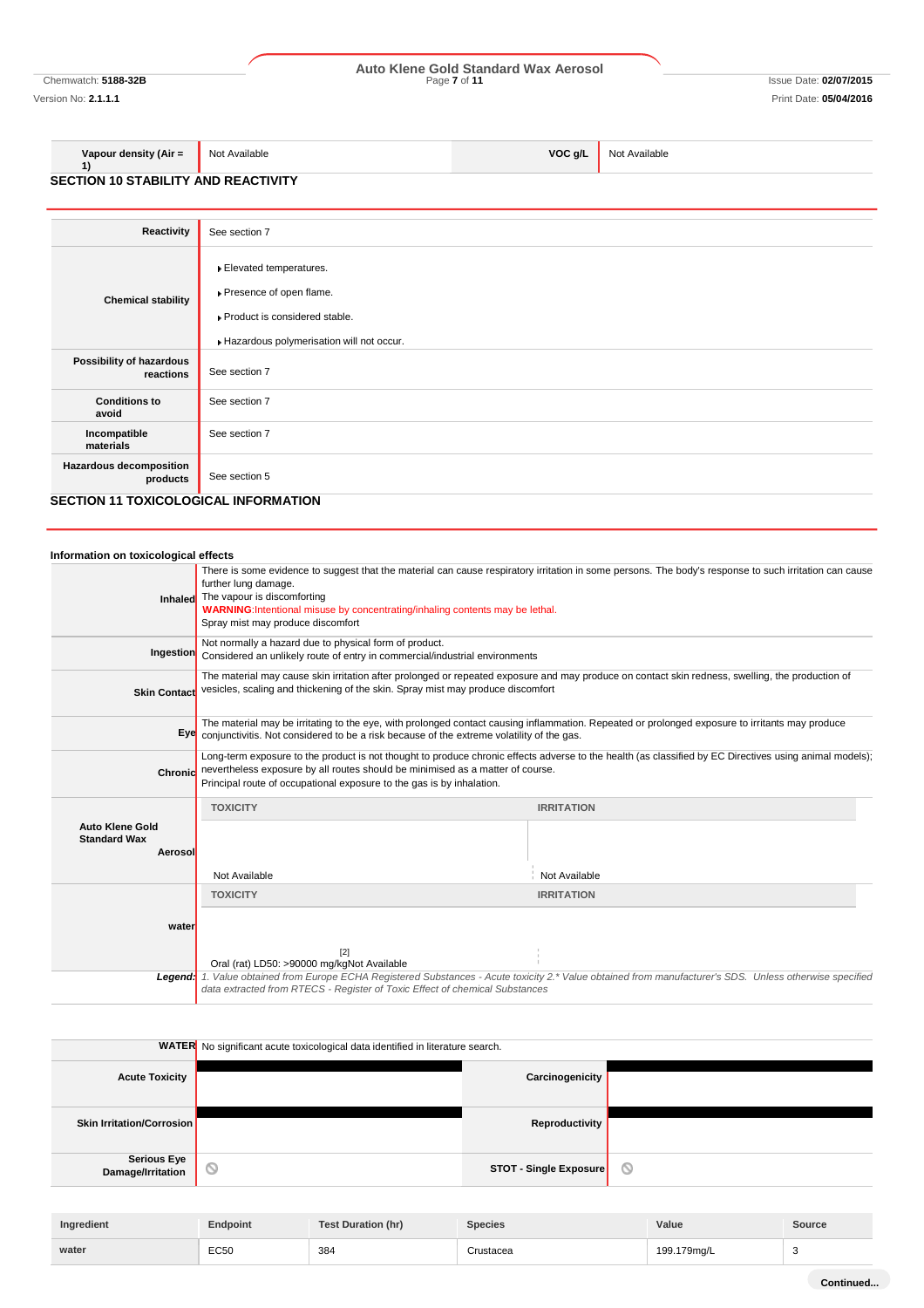Chemwatch: **5188-32B** Page **8** of **11** Issue Date: **02/07/2015 Auto Klene Gold Standard Wax Aerosol**

*– Data Not Available to make classification*

Ÿ.

### **Respiratory or Skin sensitisation STOT - Repeated Exposure**  $\circlearrowright$ **Mutagenicity Aspiration Hazard** *– Data available but does not fill the criteria for Legend: classification – Data required to make classification available*

### **SECTION 12 ECOLOGICAL INFORMATION**

| <b>Toxicity</b> |                        |                                                                              |                                                                                                                                                                                                                                                                                        |              |   |
|-----------------|------------------------|------------------------------------------------------------------------------|----------------------------------------------------------------------------------------------------------------------------------------------------------------------------------------------------------------------------------------------------------------------------------------|--------------|---|
| water           | <b>EC50</b>            | 96                                                                           | Algae or other aguatic plants                                                                                                                                                                                                                                                          | 8768.874mg/L | 3 |
| water           | LC50                   | 96                                                                           | Fish                                                                                                                                                                                                                                                                                   | 897.520mg/L  | 3 |
| Legend:         | $V3.12 -$<br>(Japan) - | Bioconcentration Data 7. METI (Japan) - Bioconcentration Data 8. Vendor Data | Extracted from 1. IUCLID Toxicity Data 2. Europe ECHA Registered Substances - Ecotoxicological Information - Aquatic Toxicity 3. EPIWIN Suite<br>Aquatic Toxicity Data (Estimated) 4. US EPA, Ecotox database - Aquatic Toxicity Data 5. ECETOC Aquatic Hazard Assessment Data 6. NITE |              |   |

**DO NOT** discharge into sewer or waterways.

### **Persistence and degradability**

| Ingredient | Persistence: Water/Soil | Persistence: Air |
|------------|-------------------------|------------------|
| water      | LOW                     | LOW              |

### **Bioaccumulative potential**

| Ingredient | <b>Bioaccumulation</b>  |
|------------|-------------------------|
| water      | LOW (LogKOW = $-1.38$ ) |

# **Mobility in soil**

| Ingredient | <b>Mobility</b>      |
|------------|----------------------|
|            |                      |
| water      | LOW ( $KOC = 14.3$ ) |
|            |                      |

# **SECTION 13 DISPOSAL CONSIDERATIONS**

| Waste treatment methods                |                                                                                                                                                                                                                                                                                                                                                                                                          |  |  |
|----------------------------------------|----------------------------------------------------------------------------------------------------------------------------------------------------------------------------------------------------------------------------------------------------------------------------------------------------------------------------------------------------------------------------------------------------------|--|--|
| <b>Product / Packaging</b><br>disposal | . DO NOT allow wash water from cleaning or process equipment to enter drains.<br>If may be necessary to collect all wash water for treatment before disposal.<br>In all cases disposal to sewer may be subject to local laws and regulations and these should be considered<br>first. • Where in doubt contact the responsible authority.<br>Consult State Land Waste Management Authority for disposal. |  |  |
|                                        | Discharge contents of damaged aerosol cans at an approved site.                                                                                                                                                                                                                                                                                                                                          |  |  |
|                                        | Allow small quantities to evaporate.                                                                                                                                                                                                                                                                                                                                                                     |  |  |
|                                        | DO NOT incinerate or puncture aerosol cans.                                                                                                                                                                                                                                                                                                                                                              |  |  |
|                                        | Bury residues and emptied aerosol cans at an approved site.                                                                                                                                                                                                                                                                                                                                              |  |  |
|                                        | <b>SECTION 14 TRANSPORT INFORMATION</b>                                                                                                                                                                                                                                                                                                                                                                  |  |  |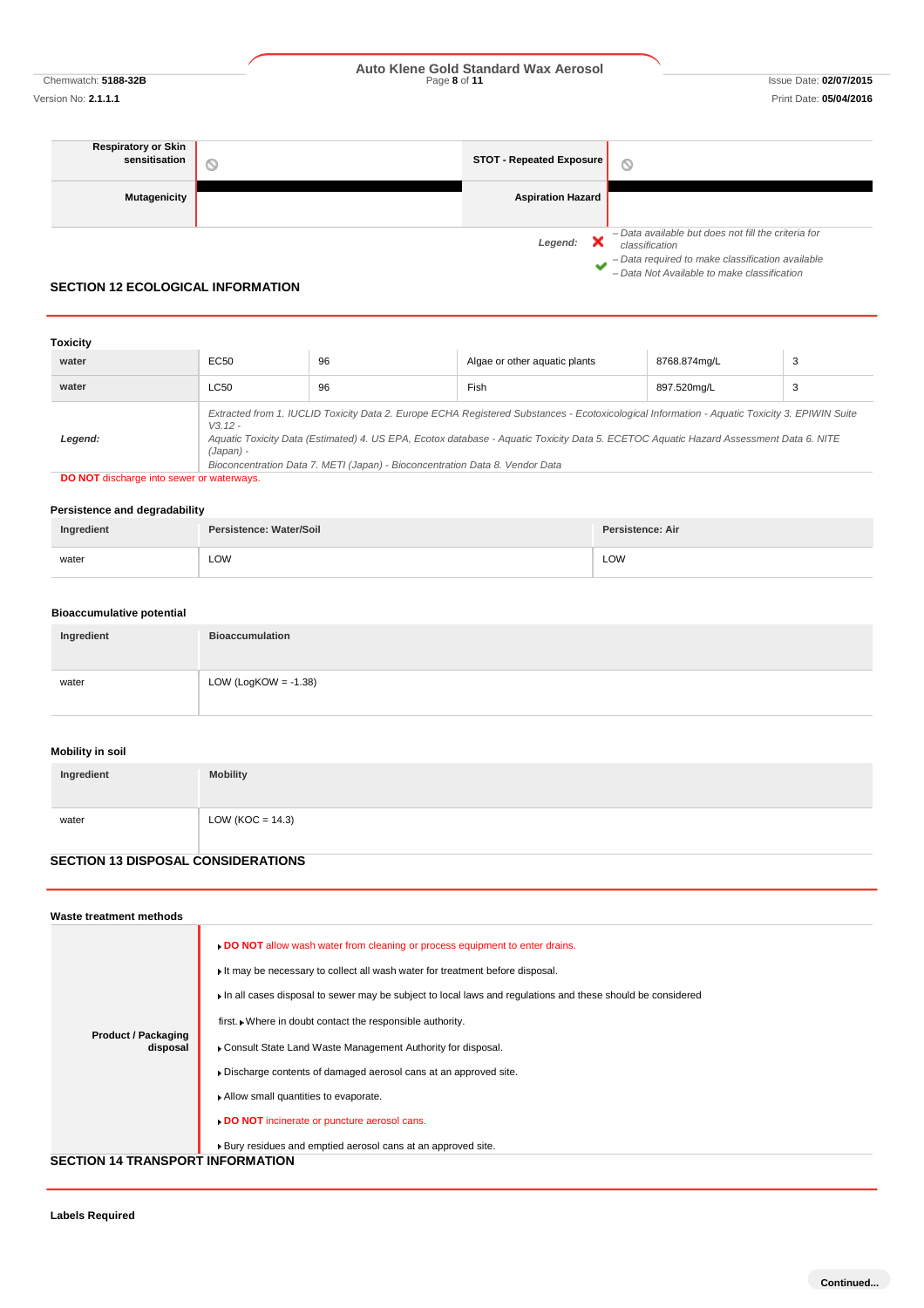# **Marine Pollutant** NO **HAZCHEM** Not Applicable **Land transport (ADG) UN number** 1950 **Packing group** Not Applicable **UN proper shipping name** AEROSOLS **Environmental hazard** Not Applicable **Transport hazard class(es) Special precautions for user** Special provisions 63 190 277 327 344 Limited quantity 1000ml **Air transport (ICAO-IATA / DGR) UN number** 1950 **Packing group** Not Applicable **UN proper shipping name** Aerosols, flammable; Aerosols, flammable (engine starting fluid) **Environmental hazard** Not Applicable **Transport hazard class(es)**  $Class \begin{array}{c} |2.1 \end{array}$ Subrisk Not Applicable ICAO/IATA Class 2.1 ICAO / IATA Subrisk Not Applicable ERG Code 10L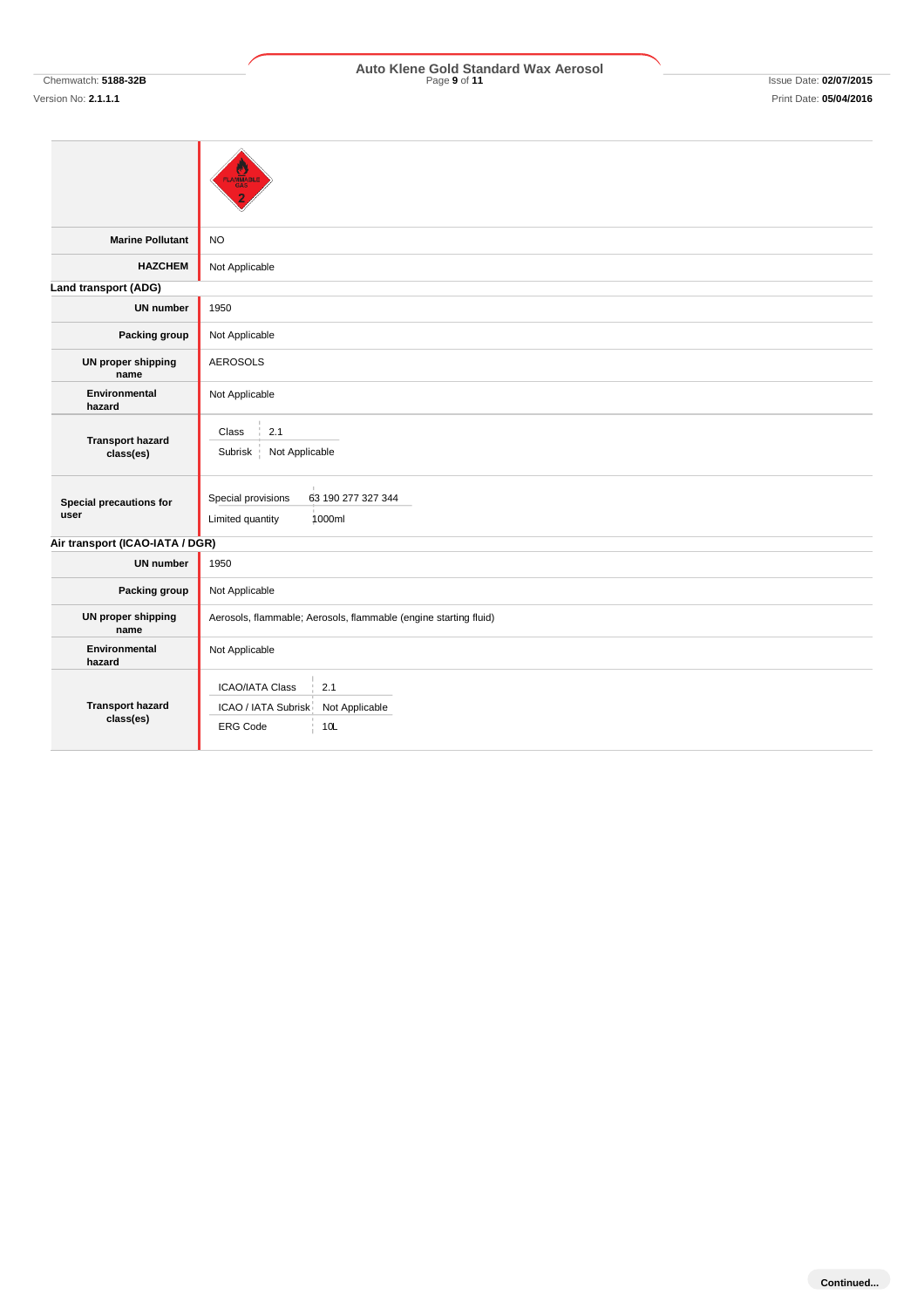### **Auto Klene Gold Standard Wax Aerosol**

Version No: **2.1.1.1** Print Date: **05/04/2016**

|                              | Special provisions                                                        | A145A167A802; A1A145A167A802 |
|------------------------------|---------------------------------------------------------------------------|------------------------------|
|                              | Cargo Only Packing Instructions                                           | 203                          |
|                              | Cargo Only Maximum Qty / Pack                                             | 150 <sub>kg</sub>            |
| Special precautions for user | Passenger and Cargo Packing Instructions                                  | 203: Forbidden               |
|                              | Passenger and Cargo Maximum Qty / Pack                                    | 75 kg; Forbidden             |
|                              | Passenger and Cargo Limited Quantity Packing Instructions Y203; Forbidden |                              |
|                              | Passenger and Cargo Limited Maximum Qty / Pack                            | 30 kg G; Forbidden           |

# **Sea transport (IMDG-Code / GGVSee)**

ΞĪ.

| <b>UN number</b>                     | 1950                                                                                                                |  |
|--------------------------------------|---------------------------------------------------------------------------------------------------------------------|--|
| Packing group                        | Not Applicable                                                                                                      |  |
| UN proper shipping<br>name           | <b>AEROSOLS</b>                                                                                                     |  |
| Environmental<br>hazard              | Not Applicable                                                                                                      |  |
| <b>Transport hazard</b><br>class(es) | <b>IMDG Class</b><br>2.1<br>Not Applicable<br>IMDG Subrisk                                                          |  |
| Special precautions for<br>user      | $F-D, S-U$<br><b>EMS Number</b><br>Special provisions 63 190 277 327 344 959<br><b>Limited Quantities</b><br>1000ml |  |

**Transport in bulk according to Annex II of MARPOL and the IBC code** Not Applicable

# **SECTION 15 REGULATORY INFORMATION**

**Safety, health and environmental regulations / legislation specific for the substance or mixture**

# **WATER(7732-18-5) IS FOUND ON THE FOLLOWING REGULATORY LISTS**

Australia Inventory of Chemical Substances (AICS)

| <b>National Inventory</b>               | <b>Status</b>                                                                                                                                                                              |
|-----------------------------------------|--------------------------------------------------------------------------------------------------------------------------------------------------------------------------------------------|
| Australia - AICS                        | Y                                                                                                                                                                                          |
| Canada - DSL                            | Y                                                                                                                                                                                          |
| Canada - NDSL                           | N (water)                                                                                                                                                                                  |
| China - IECSC                           | Y                                                                                                                                                                                          |
| Europe - EINEC / ELINCS /<br><b>NLP</b> | Y                                                                                                                                                                                          |
| Japan - ENCS                            | N (water)                                                                                                                                                                                  |
| Korea - KECI                            | Y                                                                                                                                                                                          |
| New Zealand - NZIoC                     | Y                                                                                                                                                                                          |
| Philippines - PICCS                     | Y                                                                                                                                                                                          |
| USA - TSCA                              | Y                                                                                                                                                                                          |
| Legend:                                 | $Y = All$ ingredients are on the inventory<br>N = Not determined or one or more ingredients are not on the inventory and are not exempt from listing(see specific ingredients in brackets) |

# **SECTION 16 OTHER INFORMATION**

#### **Other information**

Classification of the preparation and its individual components has drawn on official and authoritative sources as well as independent review by the Chemwatch Classification committee using available literature references.

A list of reference resources used to assist the committee may be found at:

www.chemwatch.net